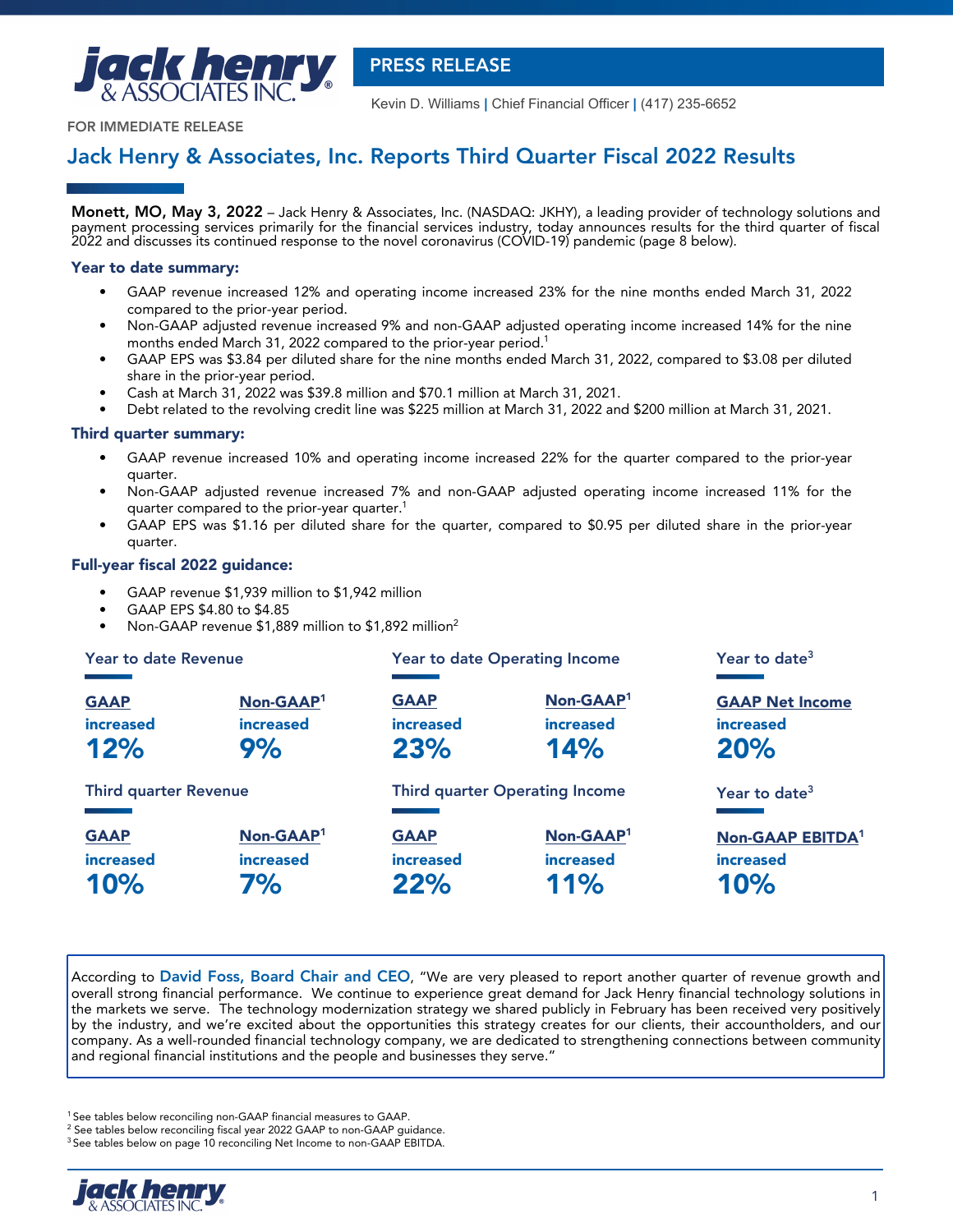# **Operating Results**

Revenue, operating expenses, operating income, and net income for the three and nine months ended March 31, 2022, as compared to the three and nine months ended March 31, 2021, were as follows:

| (Unaudited, in thousands)   |  | <b>Three Months Ended</b><br>March 31, |         | %<br>Change |             | <b>Nine Months Ended</b><br>March 31, |      |  |  |
|-----------------------------|--|----------------------------------------|---------|-------------|-------------|---------------------------------------|------|--|--|
|                             |  | 2022                                   | 2021    |             | 2022        | 2021                                  |      |  |  |
| Services and support        |  | 282,921                                | 254,639 | $11\%$      | \$876,625   | 786,509                               | 11 % |  |  |
| Percentage of total revenue |  | 59 %                                   | 59 %    |             | 60%         | 60%                                   |      |  |  |
| Processing                  |  | 195,339                                | 179.137 | 9 %         | 583,587     | 521,429                               | 12%  |  |  |
| Percentage of total revenue |  | 41 %                                   | 41 %    |             | 40%         | 40%                                   |      |  |  |
| <b>REVENUE</b>              |  | 478,260                                | 433,776 | 10%         | \$1,460,212 | \$1,307,938                           | 12%  |  |  |

- Services and support revenue increased for the third quarter, primarily driven by an increase in deconversion fee revenue of \$13,064. Other increases were data processing and hosting fees and implementation revenue. Processing revenue increased for the third quarter, primarily driven by growth in card processing fee revenue of 6%. Other increases were in Jack Henry digital and remote capture and automated clearinghouse (ACH) revenues.
- Services and support revenue increased for the year-to-date period, primarily driven by growth in data processing and hosting fee revenue of 12%. Other increases were deconversion fee, implementation, and software usage fee revenues. Processing revenue increased for the year-to-date period, primarily driven by growth in card processing fee revenue of 10%. Other increases were in Jack Henry digital and remote capture and ACH revenues.
- For the third quarter, core segment revenue increased 12%, payments segment revenue increased 10%, complementary segment revenue increased 10%, and corporate and other segment revenue decreased 1%. Non-GAAP adjusted core segment revenue increased 7%, non-GAAP adjusted payments segment revenue increased 9%, non-GAAP adjusted complementary segment revenue increased 7%, and non-GAAP adjusted corporate and other segment revenue decreased 1% (see revenue lines of segment break-out tables on page 4 below).
- For the year-to-date period, core segment revenue increased 11%, payments segment revenue increased 12%, complementary segment revenue increased 12%, and corporate and other segment revenue increased 11%. Non-GAAP adjusted core segment revenue increased 8%, non-GAAP adjusted payments segment revenue increased 10%, non-GAAP adjusted complementary segment revenue increased 9%, and non-GAAP adjusted corporate and other segment revenue increased 11% (see revenue lines of segment break-out tables on page 5 below).

| (Unaudited, in thousands)            |                     | <b>Three Months Ended</b><br>March 31, |     |         | %<br>Change |        | <b>Nine Months Ended</b><br>March 31, | %<br>Change |           |     |
|--------------------------------------|---------------------|----------------------------------------|-----|---------|-------------|--------|---------------------------------------|-------------|-----------|-----|
|                                      |                     | 2022                                   |     | 2021    |             |        | 2022                                  |             | 2021      |     |
| Cost of revenue                      | 5                   | 282,339                                | S   | 267,770 |             |        | 5 % \$ 841,799                        | S.          | 788,481   | 7%  |
| Percentage of total revenue          |                     | 59 %                                   |     | 62%     |             |        | 58%                                   |             | 60%       |     |
| Research and development             |                     | 30,725<br>27,395                       |     | 12%     |             | 87,394 |                                       | 80,233      | 9%        |     |
| Percentage of total revenue          |                     | 6%<br>6 %                              |     |         | 6%          |        |                                       | 6%          |           |     |
| Selling, general, and administrative |                     | 53,607                                 |     | 47,408  | 13 %        |        | 160,172                               |             | 136,801   | 17% |
| Percentage of total revenue          |                     | 11 %                                   |     | 11 %    |             |        | 11 %                                  |             | 10%       |     |
| <b>OPERATING EXPENSES</b>            |                     | 366,671                                |     | 342,573 |             |        | 7 % 1,089,365                         |             | 1,005,515 | 8%  |
|                                      |                     |                                        |     |         |             |        |                                       |             |           |     |
| <b>OPERATING INCOME</b>              | \$                  | 111,589                                | \$  | 91,203  |             |        | 22 % \$ 370,847                       | \$          | 302,423   | 23% |
| Operating margin <sup>4</sup>        | 23 %<br>21 %<br>25% |                                        | 23% |         |             |        |                                       |             |           |     |

- Cost of revenue increased for the third quarter and year-to-date period, primarily due to higher costs associated with our card processing platform and personnel costs. Operating licenses and fees also contributed to the increase for the year-todate period.
- Research and development expense increased for the third quarter and year-to-date period, primarily due to higher personnel costs (net of capitalized personnel costs).
- Selling, general, and administrative expense increased for the third quarter and year-to-date period, primarily due to higher personnel costs and travel expenses. A smaller gain on sale of assets, period-over-period, also contributed to the increase for the year-to-date period.

<sup>4</sup> Operating margin is calculated by dividing operating income by revenue.

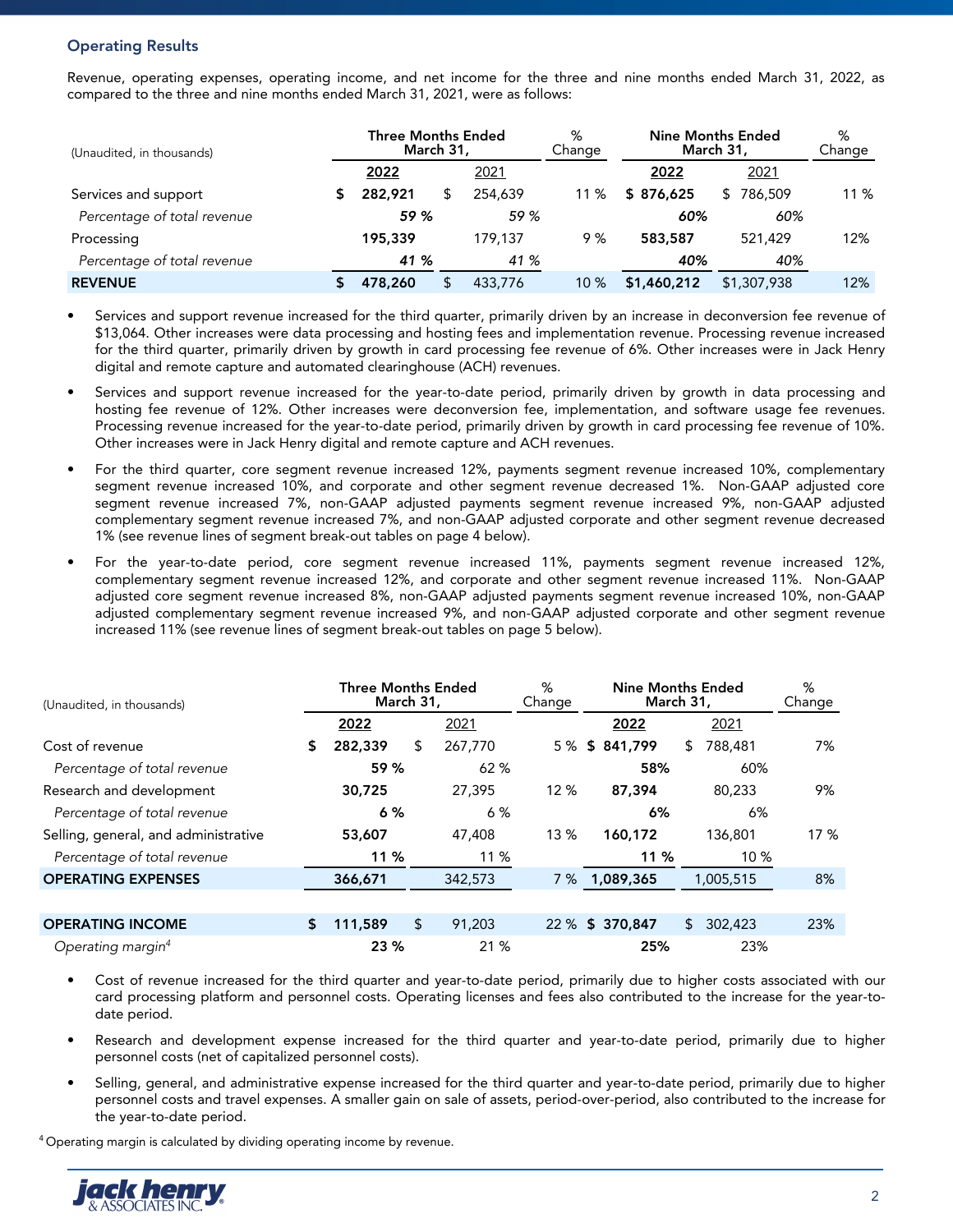| (Unaudited, in thousands, except per share data) |  | <b>Three Months Ended</b><br>March 31, |        | %<br>Change |      | Nine Months Ended<br>March 31, | %<br>Change |         |      |
|--------------------------------------------------|--|----------------------------------------|--------|-------------|------|--------------------------------|-------------|---------|------|
|                                                  |  | 2022                                   | 2021   |             |      | 2022                           |             | 2021    |      |
| Income before income taxes                       |  | 110,901                                | 90.937 | 22 %        | - 5  | 369,476                        | S           | 302,042 | 22 % |
| Provision for income taxes                       |  | 26,194                                 | 19,528 | 34 %        |      | 86,986                         |             | 67,435  | 29%  |
| <b>NET INCOME</b>                                |  | 84,707                                 | 71,409 | 19%         | -56  | 282,490                        |             | 234,607 | 20%  |
| Diluted earnings per share                       |  | 1.16                                   | 0.95   | 23%         | - 56 | 3.84                           |             | 3.08    | 25%  |

• Effective tax rates for the third quarter of fiscal years 2022 and 2021 were 23.6% and 21.5%, respectively. Effective tax rates for the year-to-date period of fiscal years 2022 and 2021 were 23.5% and 22.3%, respectively.

• The Company repurchased 1.25 million shares of common stock during fiscal year-to-date 2022 and 2.5 million shares of common stock during fiscal year-to-date 2021. Common stock repurchases during the trailing twelve months contributed \$0.02 to diluted earnings per share for the third quarter and \$0.05 for year-to-date fiscal 2022.

According to **Kevin Williams, CFO and Treasurer**, "For the third quarter of the fiscal year, our private cloud and processing services continue to drive revenue growth. As we guided in February our deconversion fees were up considerably in our third fiscal quarter compared to a year ago. We reported solid 10% GAAP and 7% non-GAAP revenue growth compared to the prior year quarter. We also saw nice margin expansion on both a GAAP and non-GAAP basis compared to the prior year. We continue to be pleased to report our Return on Average Shareholders' Equity and Return on Invested Capital (ROIC) of 27.2% and 23.4% for the trailing twelve months, respectively, which improved nicely from 20.9% and 19.2%, respectively, for those financial performance measurements a year ago. I continue to be amazed at the dedication and contributions to support our customers by our management team and associates."

# **Non-GAAP Impact of Deconversion Fees, Acquisitions and Divestitures**

The table below is our revenue and operating income (in thousands) for the three and nine months ended March 31, 2022 compared to the three and nine months ended March 31, 2021, excluding the impacts of deconversion fees, acquisitions and divestitures, and gain/loss.

|                                                                          | <b>Three Months Ended</b><br>March 31, |    |          | %<br>Change | <b>Nine Months Ended</b><br>March 31, |      |             | %<br>Change |
|--------------------------------------------------------------------------|----------------------------------------|----|----------|-------------|---------------------------------------|------|-------------|-------------|
| (Unaudited, in thousands)                                                | 2022                                   |    | 2021     |             | 2022                                  | 2021 |             |             |
| Revenue (GAAP)                                                           | 478,260                                | \$ | 433,776  | 10 %        | \$1,460,212                           |      | \$1,307,938 | 12%         |
| Adjustments:                                                             |                                        |    |          |             |                                       |      |             |             |
| Deconversion fee revenue                                                 | (17, 431)                              |    | (4, 367) |             | (48,058)                              |      | (12, 405)   |             |
| Revenue from acquisitions and divestitures                               | (71)                                   |    |          |             | (273)                                 |      | (1, 182)    |             |
| <b>NON-GAAP ADJUSTED REVENUE</b>                                         | 460,758                                | \$ | 429,409  |             | 7 % \$ 1,411,881                      |      | \$1,294,351 | 9%          |
| <b>Operating income (GAAP)</b>                                           | 111,589 \$                             |    | 91,203   | $22 \%$ \$  | 370,847                               | \$   | 302,423     | 23%         |
| Adjustments:                                                             |                                        |    |          |             |                                       |      |             |             |
| Operating income from deconversion fees*                                 | (15, 482)                              |    | (3,967)  |             | (43, 022)                             |      | (11, 105)   |             |
| Operating (income)/loss from acquisitions,<br>divestitures and gain/loss | 306                                    |    |          |             | 372                                   |      | (2, 410)    |             |
| <b>NON-GAAP ADJUSTED OPERATING</b><br><b>INCOME</b>                      | \$<br>96,413 \$                        |    | 87,236   | $11\%$ \$   | 328,197                               | \$   | 288,908     | 14%         |

\*For the fiscal quarters ended March 31, 2022 and 2021, deconversion costs were \$1,949 and \$400, respectively. For the fiscal year-to-date periods ended March 31, 2022 and 2021, deconversion costs were \$5,036 and \$1,300, respectively.

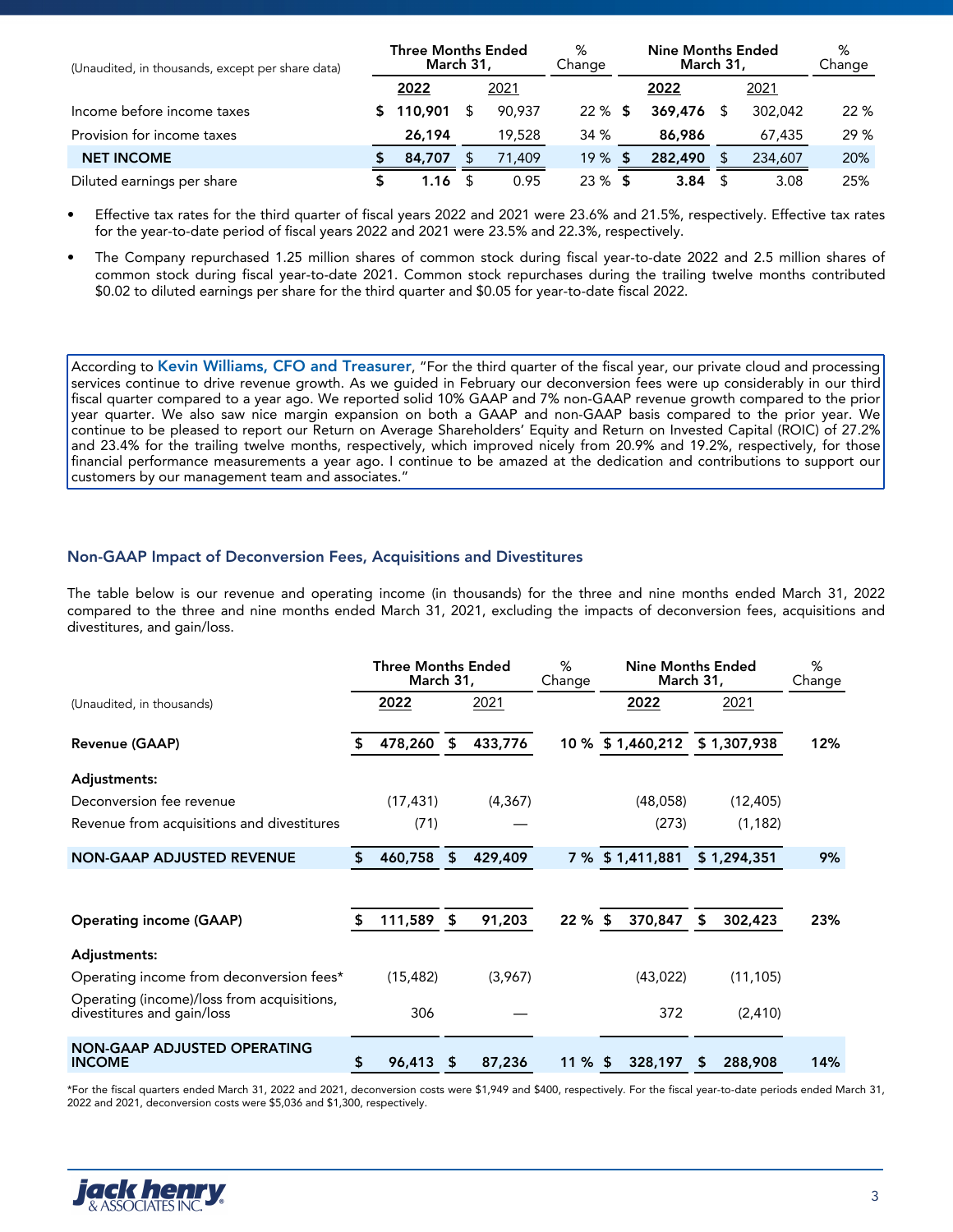The tables below are the segment breakdown of revenue and cost of revenue for each period presented, as adjusted for the items above, and include a reconciliation to non-GAAP adjusted operating income presented above.

|                                              | Three Months Ended March 31, 2022 |          |                |           |    |               |    |                        |    |           |  |
|----------------------------------------------|-----------------------------------|----------|----------------|-----------|----|---------------|----|------------------------|----|-----------|--|
| (Unaudited, in thousands)                    |                                   | Core     |                | Payments  |    | Complementary |    | Corporate<br>and Other |    | Total     |  |
| <b>REVENUE (GAAP)</b>                        | $\mathcal{L}$                     | 150,799  | $\mathfrak{L}$ | 177,547   | \$ | 137,710       | \$ | $12,204$ \$            |    | 478,260   |  |
| Deconversion fees                            |                                   | (8, 154) |                | (4,703)   |    | (4,540)       |    | (34)                   |    | (17, 431) |  |
| Revenue from acquisitions and divestitures   |                                   |          |                |           |    | (71)          |    |                        |    | (71)      |  |
| <b>NON-GAAP ADJUSTED REVENUE</b>             |                                   | 142,645  |                | 172,844   |    | 133,099       |    | 12,170                 |    | 460,758   |  |
|                                              |                                   |          |                |           |    |               |    |                        |    |           |  |
| <b>COST OF REVENUE</b>                       |                                   | 66,576   |                | 94,628    |    | 58,957        |    | 62,178                 |    | 282,339   |  |
| Non-GAAP adjustments                         |                                   | (623)    |                | (28)      |    | (520)         |    | (3)                    |    | (1, 174)  |  |
| <b>NON-GAAP ADJUSTED COST OF REVENUE</b>     |                                   | 65,953   |                | 94,600    |    | 58,437        |    | 62,175                 |    | 281,165   |  |
|                                              |                                   |          |                |           |    |               |    |                        |    |           |  |
| NON-GAAP ADJUSTED SEGMENT INCOME \$          |                                   | 76,692   | - \$           | 78,244 \$ |    | 74,662 \$     |    | (50,005)               |    |           |  |
|                                              |                                   |          |                |           |    |               |    |                        |    |           |  |
| Research and development                     |                                   |          |                |           |    |               |    |                        |    | 30,725    |  |
| Selling, general, and administrative         |                                   |          |                |           |    |               |    |                        |    | 53,607    |  |
| Non-GAAP adjustments unassigned to a segment |                                   |          |                |           |    |               |    |                        |    | (1, 152)  |  |
| NON-GAAP TOTAL ADJUSTED OPERATING EXPENSES   |                                   |          |                |           |    |               |    |                        |    | 364,345   |  |
|                                              |                                   |          |                |           |    |               |    |                        |    |           |  |
| <b>NON-GAAP ADJUSTED OPERATING INCOME</b>    |                                   |          |                |           |    |               |    |                        | \$ | 96,413    |  |

|                                              | Three Months Ended March 31, 2021 |           |    |           |    |               |    |                        |  |          |  |
|----------------------------------------------|-----------------------------------|-----------|----|-----------|----|---------------|----|------------------------|--|----------|--|
| (Unaudited, in thousands)                    |                                   | Core      |    | Payments  |    | Complementary |    | Corporate<br>and Other |  | Total    |  |
| <b>REVENUE (GAAP)</b>                        | \$                                | 135,149   | \$ | 160,841   | \$ | 125,431       | \$ | $12,355$ \$            |  | 433,776  |  |
| Deconversion fees                            |                                   | (1, 362)  |    | (1,911)   |    | (1,080)       |    | (14)                   |  | (4, 367) |  |
| Revenue from acquisitions and divestitures   |                                   |           |    |           |    |               |    |                        |  |          |  |
| <b>NON-GAAP ADJUSTED REVENUE</b>             |                                   | 133,787   |    | 158,930   |    | 124,351       |    | 12,341                 |  | 429,409  |  |
|                                              |                                   |           |    |           |    |               |    |                        |  |          |  |
| <b>COST OF REVENUE</b>                       |                                   | 63,225    |    | 87,628    |    | 54,207        |    | 62,710                 |  | 267,770  |  |
| Non-GAAP adjustments                         |                                   | (148)     |    | (24)      |    | (176)         |    | (4)                    |  | (352)    |  |
| <b>NON-GAAP ADJUSTED COST OF REVENUE</b>     |                                   | 63,077    |    | 87,604    |    | 54,031        |    | 62,706                 |  | 267,418  |  |
|                                              |                                   |           |    |           |    |               |    |                        |  |          |  |
| NON-GAAP ADJUSTED SEGMENT INCOME             |                                   | 70,710 \$ |    | 71,326 \$ |    | 70,320 \$     |    | (50, 365)              |  |          |  |
|                                              |                                   |           |    |           |    |               |    |                        |  |          |  |
| <b>Research and development</b>              |                                   |           |    |           |    |               |    |                        |  | 27,395   |  |
| Selling, general, and administrative         |                                   |           |    |           |    |               |    |                        |  | 47,408   |  |
| Non-GAAP adjustments unassigned to a segment |                                   |           |    |           |    |               |    |                        |  | (48)     |  |
| NON-GAAP TOTAL ADJUSTED OPERATING EXPENSES   |                                   |           |    |           |    |               |    |                        |  | 342,173  |  |
|                                              |                                   |           |    |           |    |               |    |                        |  |          |  |
| <b>NON-GAAP ADJUSTED OPERATING INCOME</b>    |                                   |           |    |           |    |               |    |                        |  | 87,236   |  |

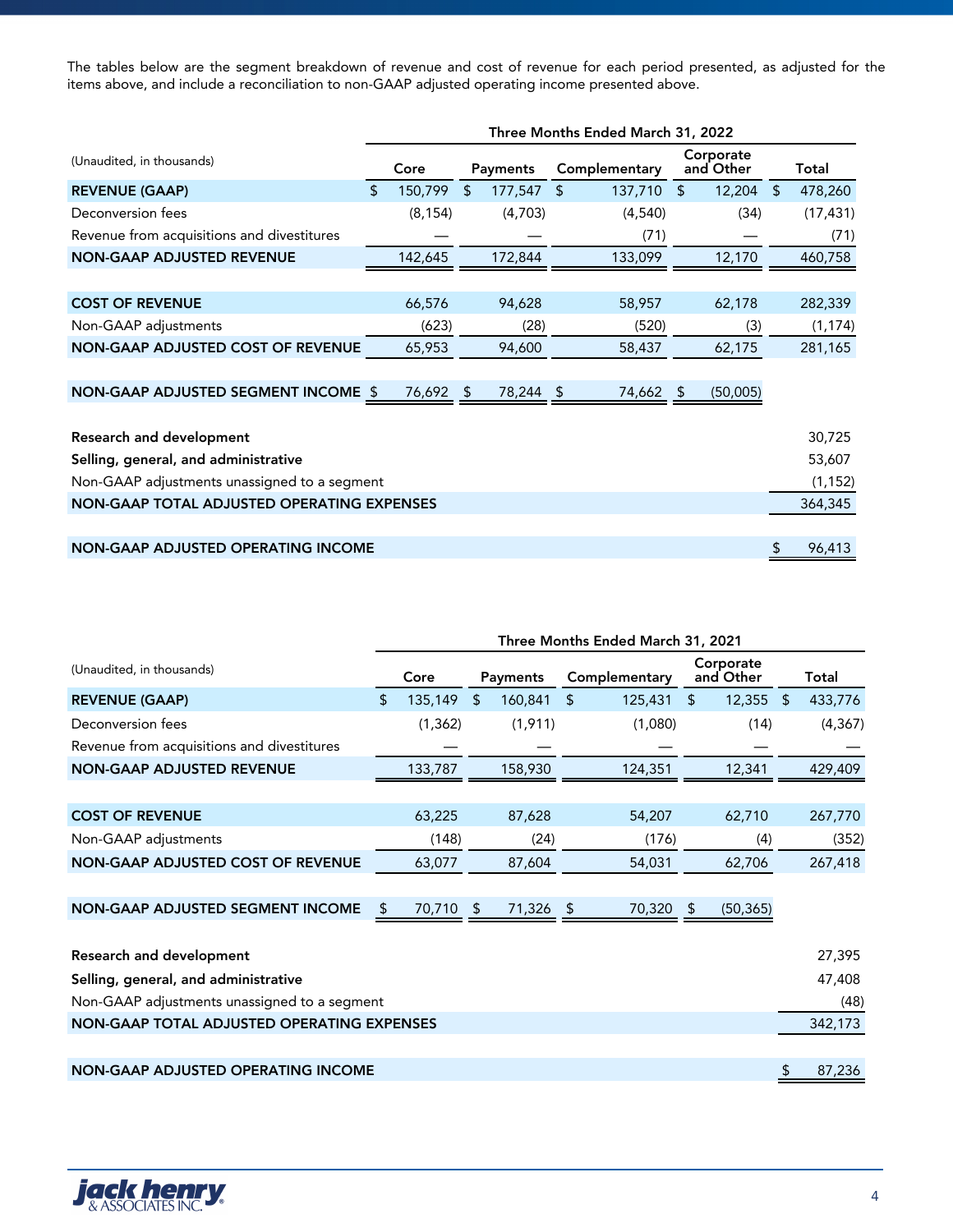|                                                   | Nine Months Ended March 31, 2022 |           |                |          |                |               |                |                        |    |             |
|---------------------------------------------------|----------------------------------|-----------|----------------|----------|----------------|---------------|----------------|------------------------|----|-------------|
| (Unaudited, In Thousands)                         |                                  | Core      |                | Payments |                | Complementary |                | Corporate<br>and Other |    | Total       |
| Revenue                                           | \$                               | 470,962   | $\mathfrak{L}$ | 529,697  | $\mathfrak{L}$ | 420,915       | $\mathfrak{L}$ | 38,638                 |    | \$1,460,212 |
| Deconversion fees                                 |                                  | (21, 176) |                | (13,084) |                | (13, 554)     |                | (244)                  |    | (48,058)    |
| Revenue from acquisitions and divestitures        |                                  |           |                |          |                | (273)         |                |                        |    | (273)       |
| <b>Non-GAAP Adjusted Revenue</b>                  |                                  | 449,786   |                | 516,613  |                | 407,088       |                | 38,394                 |    | 1,411,881   |
|                                                   |                                  |           |                |          |                |               |                |                        |    |             |
| <b>Cost of Revenue</b>                            |                                  | 198,032   |                | 283,423  |                | 172,593       |                | 187,751                |    | 841,799     |
| Non-GAAP adjustments                              |                                  | (1, 378)  |                | (317)    |                | (1,250)       |                | (324)                  |    | (3,269)     |
| Non-GAAP Adjusted Cost of Revenue                 |                                  | 196,654   |                | 283,106  |                | 171,343       |                | 187,427                |    | 838,530     |
|                                                   |                                  |           |                |          |                |               |                |                        |    |             |
| <b>Non-GAAP Adjusted Segment Income</b>           |                                  | 253,132   | \$             | 233,507  |                | 235,745       | \$             | (149, 033)             |    |             |
|                                                   |                                  |           |                |          |                |               |                |                        |    |             |
| <b>Research and Development</b>                   |                                  |           |                |          |                |               |                |                        |    | 87,394      |
| Selling, General, and Administrative              |                                  |           |                |          |                |               |                |                        |    | 160,172     |
| Non-GAAP adjustments unassigned to a segment      |                                  |           |                |          |                |               |                |                        |    | (2, 412)    |
| <b>Non-GAAP Total Adjusted Operating Expenses</b> |                                  |           |                |          |                |               |                |                        |    | 1,083,684   |
|                                                   |                                  |           |                |          |                |               |                |                        |    |             |
| <b>Non-GAAP Adjusted Operating Income</b>         |                                  |           |                |          |                |               |                |                        | \$ | 328,197     |

|                                                   | Nine Months Ended March 31, 2021 |          |                |          |    |               |    |                        |  |             |
|---------------------------------------------------|----------------------------------|----------|----------------|----------|----|---------------|----|------------------------|--|-------------|
| (Unaudited, In Thousands)                         |                                  | Core     |                | Payments |    | Complementary |    | Corporate<br>and Other |  | Total       |
| Revenue                                           | \$                               | 423,253  | $\mathfrak{L}$ | 472,756  | \$ | 377,193       | \$ | 34,736                 |  | \$1,307,938 |
| Deconversion fees                                 |                                  | (4, 297) |                | (4, 433) |    | (3,588)       |    | (87)                   |  | (12, 405)   |
| Revenue from acquisitions and divestitures        |                                  | (1, 182) |                |          |    |               |    |                        |  | (1, 182)    |
| <b>Non-GAAP Adjusted Revenue</b>                  |                                  | 417,774  |                | 468,323  |    | 373,605       |    | 34,649                 |  | 1,294,351   |
|                                                   |                                  |          |                |          |    |               |    |                        |  |             |
| <b>Cost of Revenue</b>                            |                                  | 185,571  |                | 260,411  |    | 158,638       |    | 183,861                |  | 788,481     |
| Non-GAAP adjustments                              |                                  | (1,050)  |                | (109)    |    | (429)         |    | (50)                   |  | (1,638)     |
| <b>Non-GAAP Adjusted Cost of Revenue</b>          |                                  | 184,521  |                | 260,302  |    | 158,209       |    | 183,811                |  | 786,843     |
|                                                   |                                  |          |                |          |    |               |    |                        |  |             |
| <b>Non-GAAP Adjusted Segment Income</b>           |                                  | 233,253  | \$             | 208,021  |    | 215,396       | -S | (149, 162)             |  |             |
|                                                   |                                  |          |                |          |    |               |    |                        |  |             |
| <b>Research and Development</b>                   |                                  |          |                |          |    |               |    |                        |  | 80,233      |
| Selling, General, and Administrative              |                                  |          |                |          |    |               |    |                        |  | 136,801     |
| Non-GAAP adjustments unassigned to a segment      |                                  |          |                |          |    |               |    |                        |  | 1,566       |
| <b>Non-GAAP Total Adjusted Operating Expenses</b> |                                  |          |                |          |    |               |    |                        |  | 1,005,443   |
|                                                   |                                  |          |                |          |    |               |    |                        |  |             |
| <b>Non-GAAP Adjusted Operating Income</b>         |                                  |          |                |          |    |               |    |                        |  | 288,908     |

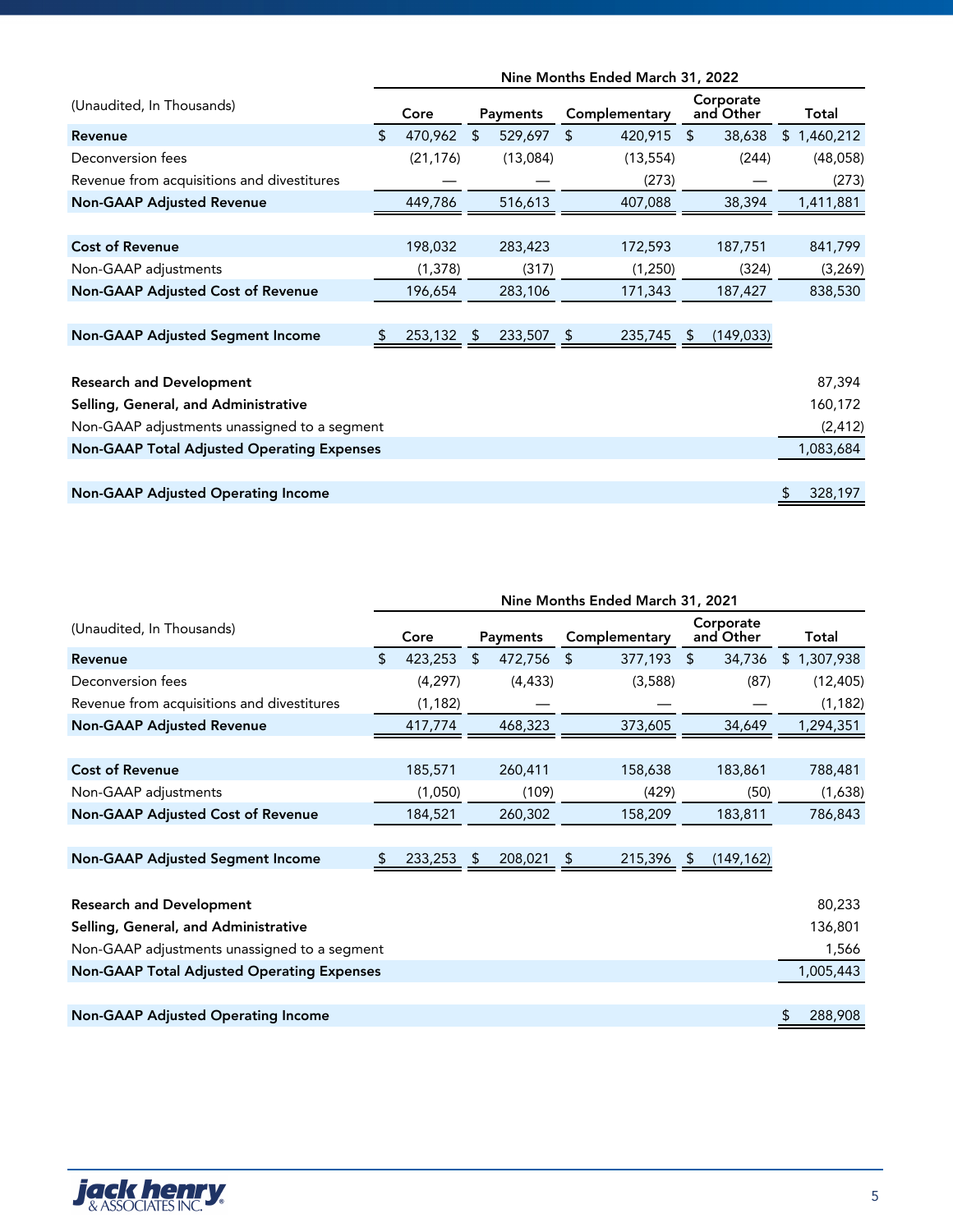The table below is our GAAP to non-GAAP guidance for fiscal 2022. Non-GAAP guidance excludes the impacts of deconversion fee and acquisition and divestiture revenue (see Use of Non-GAAP Financial Information below).

| <b>GAAP to Non-GAAP GUIDANCE</b><br>(in millions, except per share data) | <b>Annual FY22</b> |         |   |         |  |
|--------------------------------------------------------------------------|--------------------|---------|---|---------|--|
|                                                                          |                    | Low     |   | High    |  |
| <b>REVENUE (GAAP)</b>                                                    |                    | \$1,939 |   | \$1,942 |  |
| Growth                                                                   |                    | 10.3%   |   | 10.5%   |  |
| Deconversion fee, acquisition and<br>divestiture revenue                 |                    | 50      |   | 50      |  |
| <b>NON-GAAP ADJUSTED REVENUE</b>                                         |                    | \$1.889 |   | \$1,892 |  |
| Non-GAAP adjusted growth                                                 |                    | 8.8%    |   | 9.0%    |  |
|                                                                          |                    |         |   |         |  |
| <b>EPS (GAAP)</b>                                                        | ፍ                  | 4.80    | S | 4.85    |  |
| Growth                                                                   |                    | 16.5%   |   | 17.7 %  |  |

# **Balance Sheet and Cash Flow Review**



- At March 31, 2022, cash and cash equivalents decreased to \$39.8 million from \$70.1 million at March 31, 2021.
- Trade receivables totaled \$222.7 million at March 31, 2022 compared to \$207.7 million at March 31, 2021.
- The Company had \$225 million of borrowings at March 31, 2022 and \$200 million borrowings at March 31, 2021.
- Total deferred revenue increased to \$217.6 million at March 31, 2022, compared to \$212.0 million a year ago.
- Stockholders' equity increased to \$1,328.6 million at March 31, 2022, compared to \$1,315.4 million a year ago.

See tables on page 7 for Net Cash Provided by Operating Activities and on page 11 for Return on Average Shareholders' Equity. Tables reconciling the non-GAAP measures Free Cash Flow and return on invested capital (ROIC) to GAAP measures are also on page 11. See Use of Non-GAAP Financial Information below for definition of Free Cash Flow and ROIC.

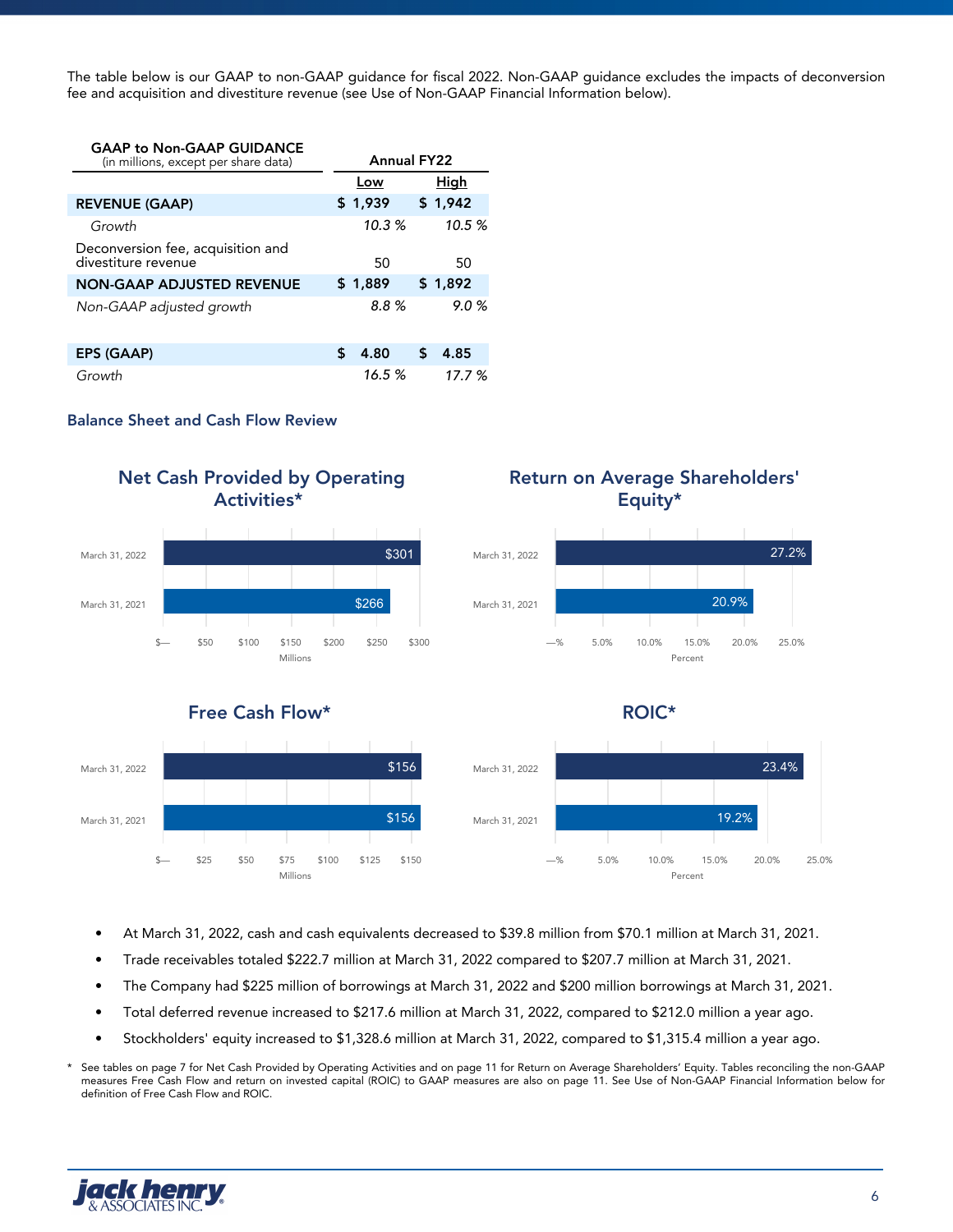The following table summarizes net cash from operating activities (Unaudited, in thousands):

|                                           | Nine Months Ended March 31, |    |            |
|-------------------------------------------|-----------------------------|----|------------|
|                                           | 2022                        |    | 2021       |
| Net income                                | \$<br>282,490               | -S | 234,607    |
| Depreciation                              | 38,339                      |    | 39,816     |
| Amortization                              | 94,563                      |    | 92,189     |
| Change in deferred income taxes           | 15,681                      |    | 13,205     |
| Other non-cash expenses                   | 19,604                      |    | 12,753     |
| Change in receivables                     | 83,868                      |    | 92,716     |
| Change in deferred revenue                | (177, 987)                  |    | (177, 021) |
| Change in other assets and liabilities    | (55, 161)                   |    | (41,950)   |
| NET CASH PROVIDED BY OPERATING ACTIVITIES | 301,397                     | Ъ  | 266,315    |

The following table summarizes net cash from investing activities (Unaudited, in thousands):

|                                                |                 | Nine Months Ended March 31, |
|------------------------------------------------|-----------------|-----------------------------|
|                                                | 2022            | 2021                        |
| Payment for acquisitions, net of cash acquired | \$              | (2,300)                     |
| Capital expenditures                           | (28, 386)       | (14,916)                    |
| Proceeds from dispositions                     | 38              | 6,187                       |
| Purchased software                             | (7, 726)        | (5,820)                     |
| Computer software developed                    | (108,950)       | (95, 991)                   |
| Purchase of investments                        |                 | (13,300)                    |
| <b>NET CASH FROM INVESTING ACTIVITIES</b>      | $(145, 024)$ \$ | (126, 140)                  |

The following table summarizes net cash from financing activities (Unaudited, in thousands):

|                                                                             | Nine Months Ended March 31, |                 |   |            |
|-----------------------------------------------------------------------------|-----------------------------|-----------------|---|------------|
|                                                                             |                             | 2022            |   | 2021       |
| Borrowings on credit facilities*                                            | \$                          | 292,000         | S | 200,000    |
| Repayments on credit facilities and financing leases                        |                             | (167,091)       |   | (86)       |
| Purchase of treasury stock*                                                 |                             | (193, 916)      |   | (384, 378) |
| Dividends paid                                                              |                             | (103, 376)      |   | (99, 778)  |
| Net cash from issuance of stock and tax related to stock-based compensation |                             | 4,815           |   | 838        |
| <b>NET CASH FROM FINANCING ACTIVITIES</b>                                   |                             | $(167, 568)$ \$ |   | (283, 404) |

\* For the nine months ended March 31, 2022, the Company repurchased 1.25 million shares of common stock compared to the nine months ended March 31, 2021, when the Company repurchased 2.5 million shares of common stock.

# **Use of Non-GAAP Financial Information**

Generally Accepted Accounting Principles (GAAP) is the term used to refer to the standard framework of guidelines for financial accounting in the United States. GAAP include the standards, conventions, and rules accountants follow in recording and summarizing transactions in the preparation of financial statements. In addition to reporting financial results in accordance with GAAP, we have provided certain non-GAAP financial measures, including adjusted revenue, adjusted operating income, adjusted segment income, adjusted cost of revenue, adjusted operating expenses, non-GAAP earnings before interest, taxes, depreciation, and amortization (non-GAAP EBITDA), free cash flow, and return on invested capital (ROIC).

We believe non-GAAP financial measures help investors better understand the underlying fundamentals and true operations of our business. The non-GAAP financial measures adjusted revenue, adjusted operating income, adjusted segment income, adjusted cost of revenue, and adjusted operating expenses presented eliminate one-time deconversion fees, acquisitions and

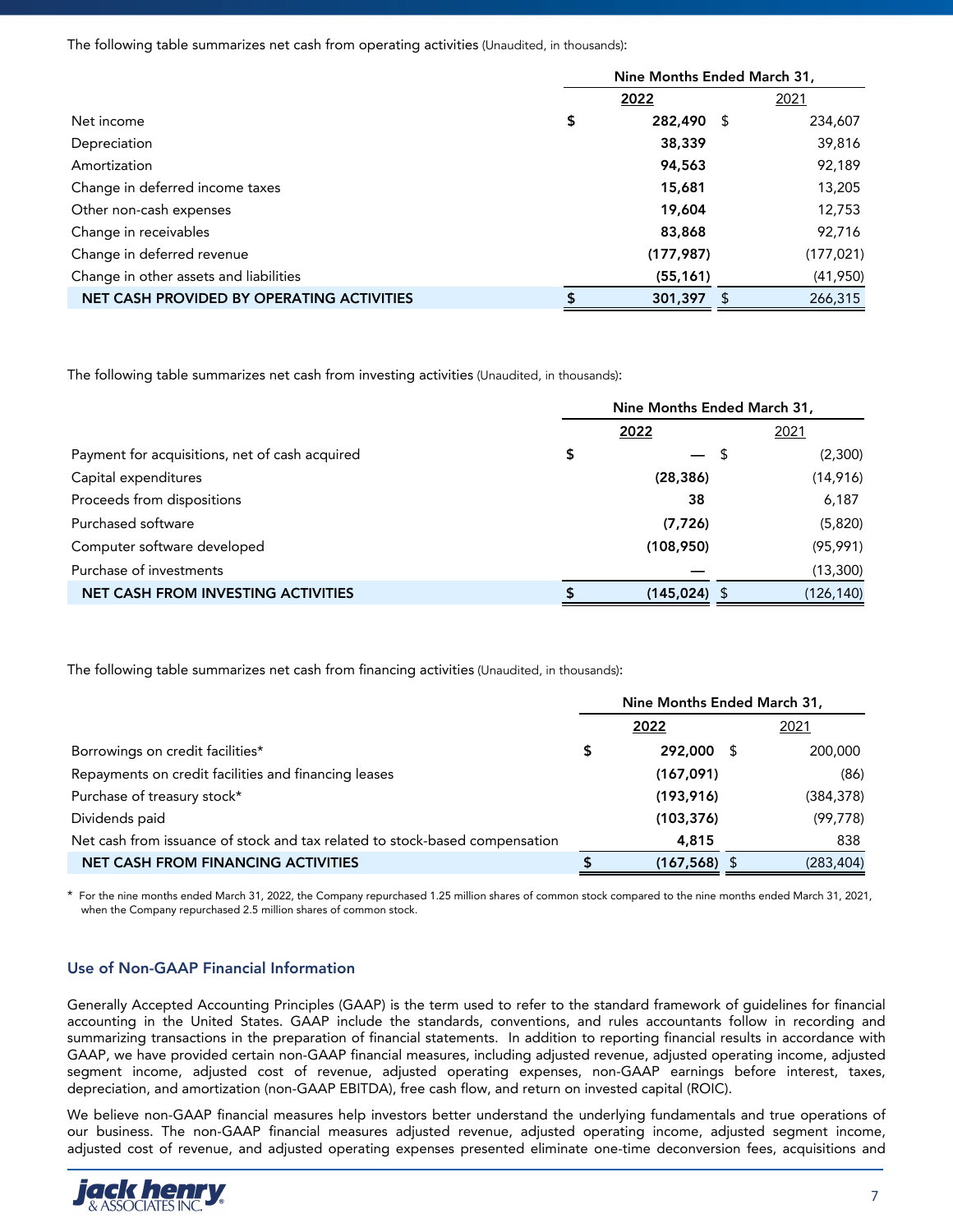divestitures, and gain/loss, all of which management believes are not indicative of the Company's operating performance. Such adjustments give investors further insight into our performance. Non-GAAP EBITDA is defined as net income attributable to the Company before the effect of interest expense, taxes, depreciation, and amortization, adjusted for net income before the effect of interest expense, taxes, depreciation, and amortization attributable to eliminated one-time deconversion fees, acquisitions and divestitures, and gain/loss. Free cash flow is defined as net cash from operating activities, less capitalized expenditures, internal use software, and capitalized software, plus proceeds from the sale of assets. ROIC is defined as net income divided by average invested capital, which is the average of beginning and ending long-term debt and stockholders' equity for a given period. Management believes that non-GAAP EBITDA is an important measure of the Company's overall operating performance and excludes certain costs and other transactions that management deems one time or non-operational in nature; free cash flow is useful to measure the funds generated in a given period that are available for debt service requirements and strategic capital decisions; and ROIC is a measure of the Company's allocation efficiency and effectiveness of its invested capital. For these reasons, management also uses these non-GAAP financial measures in its assessment and management of the Company's performance.

Non-GAAP financial measures used by the Company may not be comparable to similarly titled non-GAAP measures used by other companies. Non-GAAP financial measures have no standardized meaning prescribed by GAAP and therefore, are unlikely to be comparable with calculations of similar measures for other companies.

Any non-GAAP financial measures should be considered in context with the GAAP financial presentation and should not be considered in isolation or as a substitute for GAAP financial measures. Reconciliations of the non-GAAP financial measures to related GAAP financial measures are included.

# **COVID-19 Impact and Response**

Since its outbreak in early calendar 2020, COVID-19 has rapidly spread and continues to represent a public health concern. The health, safety, and well-being of our employees and customers is of paramount importance to us. In March 2020, we established an internal task force composed of executive officers and other members of management to frequently assess updates to the COVID-19 situation and recommend Company actions. We offered remote working as a recommended option to employees whose job duties allowed them to work off-site, and we suspended all non-essential business travel. This company-wide recommendation initially extended until July 1, 2021, at which point we began transition to a return to our facilities and normalization of travel activities. However, we reimplemented our company-wide recommendation for remote work on August 3, 2021, based on new virus variants and increased infection rates. As of April 29, 2022 the majority of our employees were continuing to work remotely either full time or in a hybrid capacity. We have announced that our official return-to-office date is September 6, 2022, though employees can voluntarily return to the office on May 2, 2022. Individual decisions on returning to the office will be manager-coordinated and based on conversations with specific teams and departments. A large number of our employees have requested to remain fully remote or participate in a hybrid approach where they would split their time between remote and in-person working. While our business travel has increased in recent months, we continue to encourage a cautious approach to business travel activities.

### *Customers*

We work closely with our customers who are scheduled for on-site visits to ensure their needs are met while taking necessary safety precautions when our employees are required to be at a customer site. Delays of customer system installations due to COVID-19 have been limited, and we have developed processes to handle remote installations when available. We expect these processes to provide flexibility and value both during and after the COVID-19 pandemic. Even though a substantial portion of our workforce has worked remotely during the outbreak and business travel has been limited, we have not yet experienced significant disruption to our operations. We believe our technological capabilities are well positioned to allow our employees to work remotely without materially impacting our business.

### *Financial impact*

Despite the changes and restrictions caused by COVID-19, the overall financial and operational impact on our business has been limited and our liquidity, balance sheet, and business trends remain strong. We experienced positive operating cash flows during fiscal 2021 and the first nine months of fiscal 2022, and we do not expect that to change in the near term. However, we are unable to accurately predict the future impact of COVID-19 due to a number of uncertainties, including further government actions; the duration, severity and recurrence of the outbreak, including the onset of variants of the virus; the effectiveness of vaccines against new variants; the development and effectiveness of treatments; the effect on the economy generally; the potential impact to our customers, vendors, and employees; and how the potential impact might affect future customer services, processing and installation-related revenue, and processes and efficiencies within the Company directly or indirectly impacting financial results. We will continue to monitor COVID-19 and its possible impact on the Company and to take steps necessary to protect the health and safety of our employees and customers.

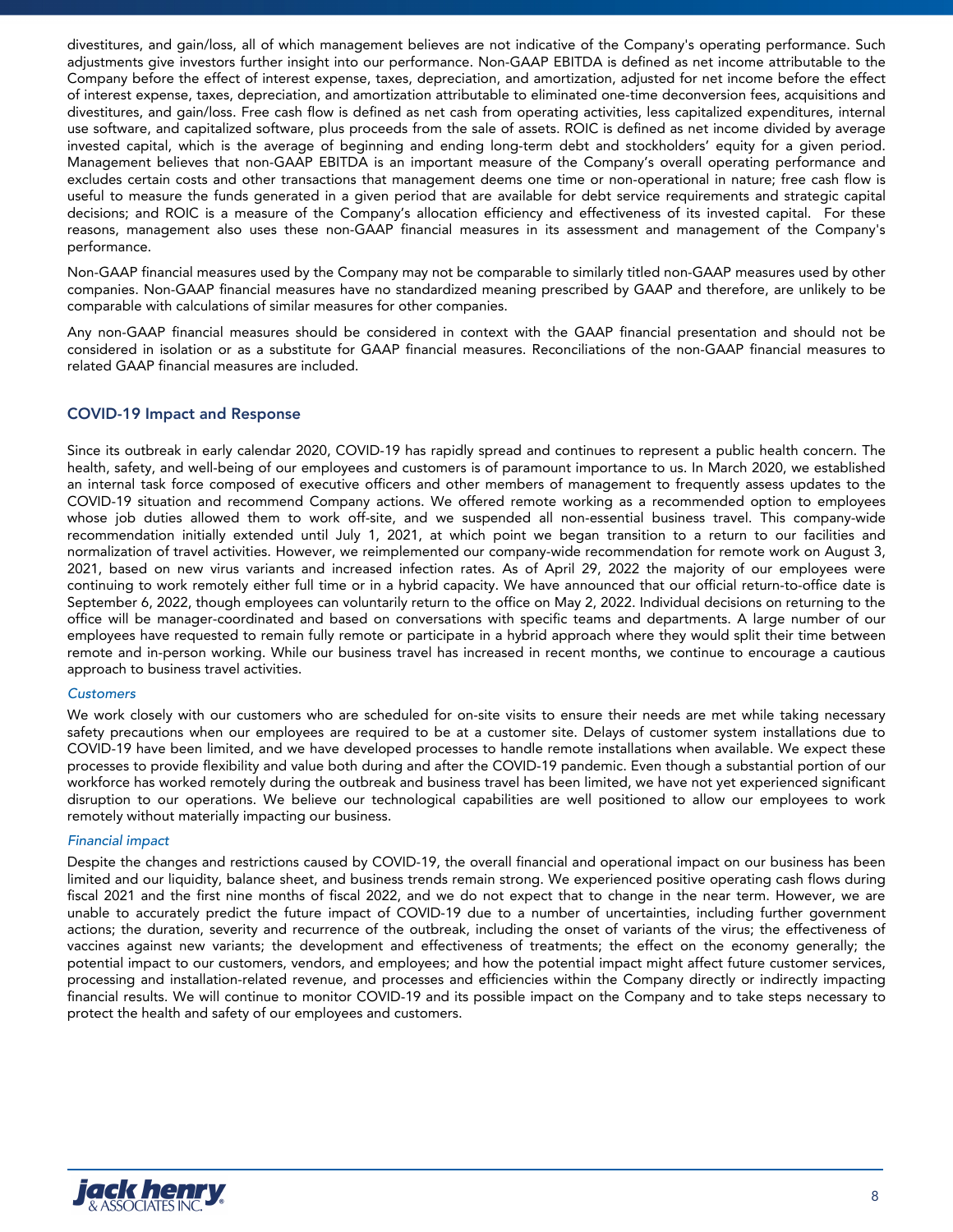### **About Jack Henry & Associates, Inc.® Quarterly Conference Call**

Jack Henry (NASDAQ: JKHY) is a leading provider of technology solutions primarily for the financial services industry. We are an S&P 500 company that serves approximately 8,000 clients nationwide through three divisions: **Jack Henry Banking®** provides innovative solutions to community and regional banks; **Symitar®** provides industry-leading solutions to credit unions of all sizes; and **ProfitStars®** offers highly specialized solutions to financial institutions of every asset size, as well as diverse corporate entities outside of the financial services industry. With a heritage that has been dedicated to openness, partnership, and user centricity for more than 40 years, we are well-positioned as a driving market force in future-ready digital solutions and payment processing services. We empower our clients and consumers with the human-centered, tech-forward, and insights-driven solutions that will get them where they want to go. Are you future ready? Additional information is available at www.jackhenry.com.

*Statements made in this news release that are not historical facts are "forward-looking statements" within the meaning of the Private Securities Litigation Reform Act of 1995, Section 27A of the Securities Act of 1933 and Section 21E of the Securities Exchange Act of 1934. Because forward-looking statements relate to the future, they are subject to inherent risks and uncertainties that could cause actual results to differ materially from those expressed or implied by such statements. Such risks and uncertainties include, but are not limited to, those discussed in the Company's Securities and Exchange Commission filings, including the Company's most recent reports on Form 10-K and Form 10-Q, particularly under the heading Risk Factors. Any forward-looking statement made in this news release speaks only as of the date of the news release, and the Company expressly disclaims any obligation to publicly update or revise any forward-looking statement, whether because of new information, future events or otherwise.*



The Company will hold a conference call on May 4, 2022; at 7:45 a.m. Central Time and investors are invited to listen at www.jackhenry.com. A webcast replay will be available approximately one hour after the event at ir.jackhenry.com/events-andpresentations and will remain available for one year.



### **For More Information**

To directly access the Company's press releases, go to ir.jackhenry.com/pressreleases.

### **MEDIA CONTACT**

**Mark Folk** Corporate Communications Jack Henry & Associates, Inc. 704-890-5323 MFolk@jackhenry.com

# **ANALYST CONTACT**

**Vance Sherard, CFA** Investor Relations Jack Henry & Associates, Inc. 417-235-6652 VSherard@jackhenry.com

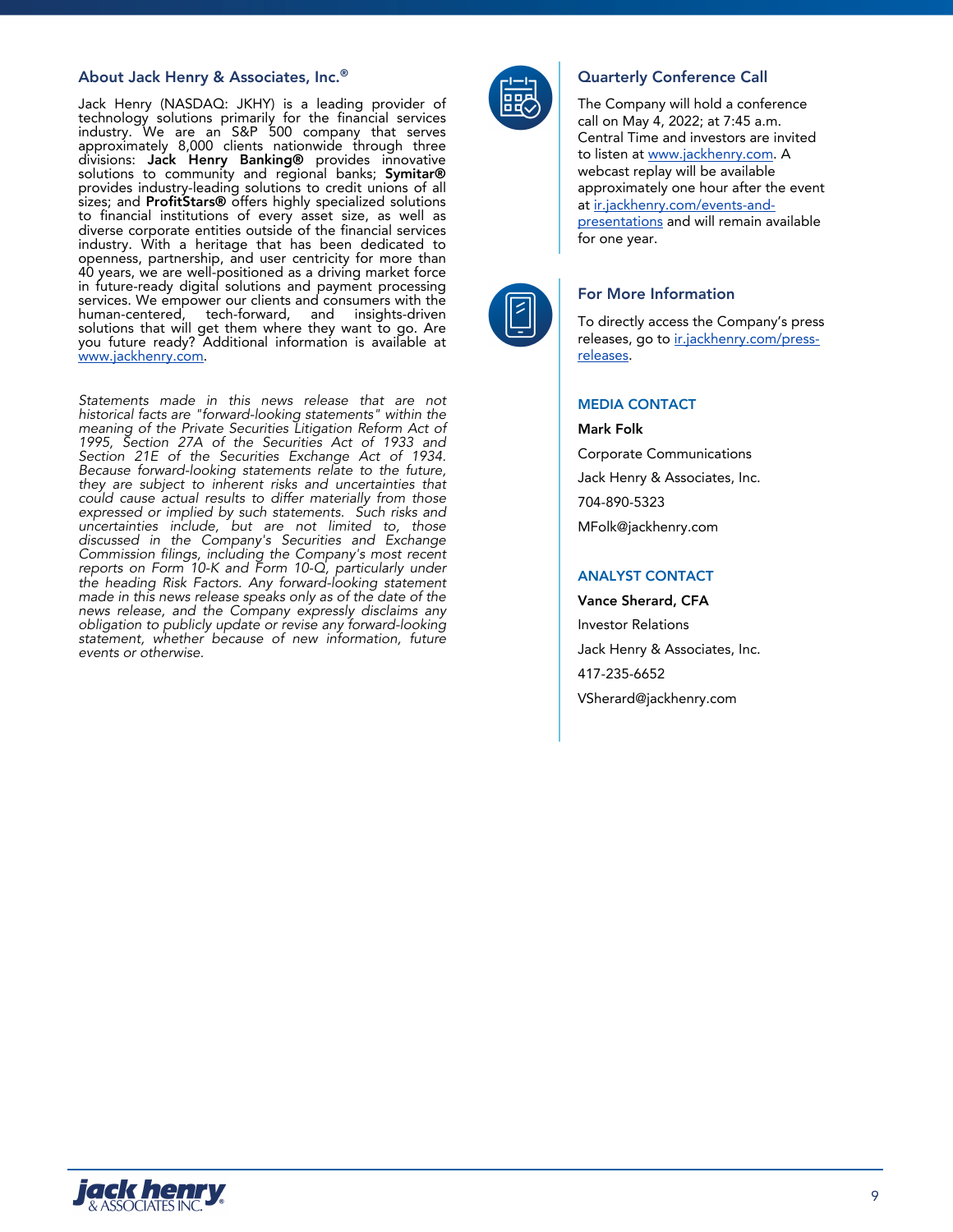# **Condensed Consolidated Statements of Income**

|                                                                 | <b>Three Months Ended</b><br>March 31, |    |                   | %<br>Change | <b>Nine Months Ended</b><br>March 31, |                   |     |                   | %<br>Change |
|-----------------------------------------------------------------|----------------------------------------|----|-------------------|-------------|---------------------------------------|-------------------|-----|-------------------|-------------|
| (Unaudited, in thousands, except per share<br>data)             | 2022                                   |    | 2021              |             |                                       | 2022              |     | 2021              |             |
| <b>REVENUE</b>                                                  | \$<br>478,260                          | \$ | 433,776           | 10%         |                                       | \$1,460,212       |     | \$1,307,938       | 12%         |
| Cost of revenue<br>Research and development                     | 282,339<br>30,725                      |    | 267,770<br>27,395 | 5%<br>12%   |                                       | 841,799<br>87,394 |     | 788,481<br>80,233 | 7%<br>9%    |
| Selling, general, and administrative                            | 53,607                                 |    | 47,408            | 13%         |                                       | 160,172           |     | 136,801           | 17%         |
| <b>EXPENSES</b>                                                 | 366,671                                |    | 342,573           | 7%          |                                       | 1,089,365         |     | 1,005,515         | 8%          |
| <b>OPERATING INCOME</b>                                         | 111,589                                |    | 91,203            | 22%         |                                       | 370,847           |     | 302,423           | 23%         |
| Interest income                                                 | 3                                      |    | 24                | $(88)$ %    |                                       | 16                |     | 144               | $(89)$ %    |
| Interest expense                                                | (691)                                  |    | (290)             | 138%        |                                       | (1, 387)          |     | (525)             | 164%        |
| Interest income (expense)                                       | (688)                                  |    | (266)             | 159%        |                                       | (1, 371)          |     | (381)             | 260%        |
| <b>INCOME BEFORE INCOME TAXES</b>                               | 110,901                                |    | 90,937            | 22%         |                                       | 369,476           |     | 302,042           | 22%         |
| <b>Provision for income taxes</b>                               | 26,194                                 |    | 19,528            | 34%         |                                       | 86,986            |     | 67,435            | 29%         |
| <b>NET INCOME</b>                                               | \$<br>84,707                           | \$ | 71,409            | 19%         | \$                                    | 282,490           | \$. | 234,607           | 20%         |
| Diluted net income per share<br>Diluted weighted average shares | \$<br>1.16                             | \$ | 0.95              |             | \$                                    | 3.84              | \$  | 3.08              |             |
| outstanding                                                     | 73,019                                 |    | 75,431            |             |                                       | 73,619            |     | 76,141            |             |

# **Condensed Consolidated Balance Sheet Highlights**

|                                       | March 31,     |              |  |  |  |  |  |  |
|---------------------------------------|---------------|--------------|--|--|--|--|--|--|
| (Unaudited, in thousands)             | 2022          | 2021         |  |  |  |  |  |  |
| Cash and cash equivalents             | 39,797<br>\$  | 70,116<br>S  |  |  |  |  |  |  |
| Receivables                           | 222,696       | 207,736      |  |  |  |  |  |  |
| Total assets                          | 2,272,103     | 2,211,499    |  |  |  |  |  |  |
| Accounts payable and accrued expenses | 169,891<br>\$ | 160,502<br>S |  |  |  |  |  |  |
| Current and long-term debt            | 225,103       | 200,237      |  |  |  |  |  |  |
| Deferred revenue                      | 217,613       | 212,038      |  |  |  |  |  |  |
| Stockholders' equity                  | 1,328,608     | 1,315,443    |  |  |  |  |  |  |

# **Calculation of Non-GAAP Earnings Before Income Taxes, Depreciation and Amortization (Non-GAAP EBITDA)**

|                                                                                                                                                                                            |    | <b>Three Months Ended</b><br><b>March 31,</b> |   | %<br>Change |     | <b>Nine Months Ended</b><br><b>March 31,</b> |          |   | %<br>Change |      |
|--------------------------------------------------------------------------------------------------------------------------------------------------------------------------------------------|----|-----------------------------------------------|---|-------------|-----|----------------------------------------------|----------|---|-------------|------|
| (in thousands)                                                                                                                                                                             |    | 2022                                          |   | 2021        |     |                                              | 2022     |   | 2021        |      |
| Net income                                                                                                                                                                                 | S. | 84,707                                        | S | 71,409      |     | S.                                           | 282,490  | S | 234,607     |      |
| Interest expense                                                                                                                                                                           |    | 691                                           |   | 290         |     |                                              | 1,387    |   | 525         |      |
| Taxes                                                                                                                                                                                      |    | 26,194                                        |   | 19,528      |     |                                              | 86,985   |   | 67,435      |      |
| Depreciation and amortization                                                                                                                                                              |    | 44,449                                        |   | 44,189      |     |                                              | 132,902  |   | 132,005     |      |
| Less: Net income before interest expense,<br>taxes, depreciation and amortization<br>attributable to eliminated one-time<br>deconversions, acquisitions and<br>divestitures, and gain/loss |    | (15, 188)                                     |   | (3,967)     |     |                                              | (42,697) |   | (13, 872)   |      |
| <b>NON-GAAP EBITDA</b>                                                                                                                                                                     |    | 140,853                                       |   | 131,449     | 7 % |                                              | 461,067  |   | 420,700     | 10 % |